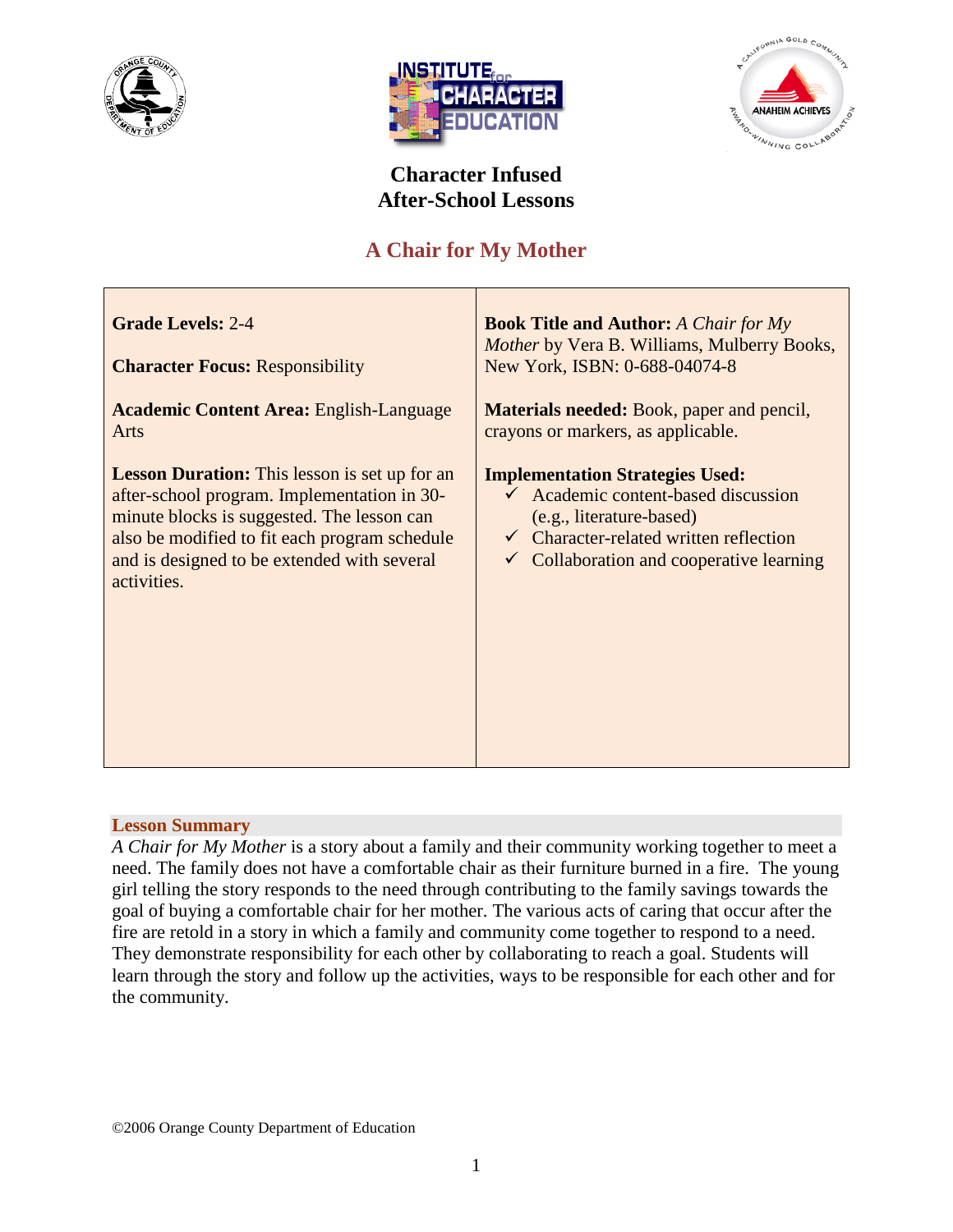#### **Academic-Character Objectives**

- 1. After hearing the story and responding to its lessons, students will have a greater knowledge of the character trait, *responsibility*.
- 2. As a result of having to listen for character traits and vocabulary, students will become more attentive listeners.
- 3. As a result of completing *People Profiles*, students will be able to follow two- and three-step written and oral directions.
- 4. As a result of completing the *Cooperation Chart*, students will increase their understanding of charts and chart reading.

#### **Into (***Motivation and setting the standard)*

- 1. Begin the lesson by asking the students if they are responsible for anyone at home (e.g., helping a younger sister or brother get ready for school.)
- 2. Ask them to describe how they are responsible for chores or jobs at home or school.
- 3. Ask them to tell about a time they did something good without being asked.
- 4. Tell them they are going to hear a story about taking the responsibility to do good for others.
- 5. Describe taking *responsibility* for helping out as a *character traits*.
- 6. Vocabulary: Introduce students to vocabulary: *waitress*, *money jar*, *tulip*, *"charcoal and ashes," neighbor, aunt* (mother's sister), *bank, exchange, furniture store*. Write the words on the board and ask students to listen for the words in the story.
- 7. Remind students to also listen attentively to find the *character attributes* of the story characters.
- 8. Ask them to figure out who is telling the story (a little girl).

#### **Through** *(Lesson continues)*

- 9. Begin reading the story.
- 10. Ask students questions concerning the story as you proceed.
- 11. Pause occasionally to identify new vocabulary for clarification.
- 12. Review the concept of character traits.
- 13. Vocabulary: After the story, ask students to point out any new vocabulary words they remember from the story. Ask them to tell the context in which the words were found.
- 14. Questions for Discussion:
	- a. What was the occupation of the girl's mother? What was her job?
	- b. What jobs did Josephine, the restaurant boss, give the girl? (Wash salt and pepper shakers, fill the ketchup bottles, and peel the onions)
	- c. What is the family saving for? Describe the armchair (a beautiful, fat, soft armchair)
	- d. Do you think this is a worthwhile goal for the family? Why?
	- e. What does the girl do with the money she earns?
	- f. How does Mama contribute to the jar? (She gives the change from her tips.)
	- g. How does Grandma contribute (She gives whatever she saves from things on sale when she shops for groceries.)

©2006 Orange County Department of Education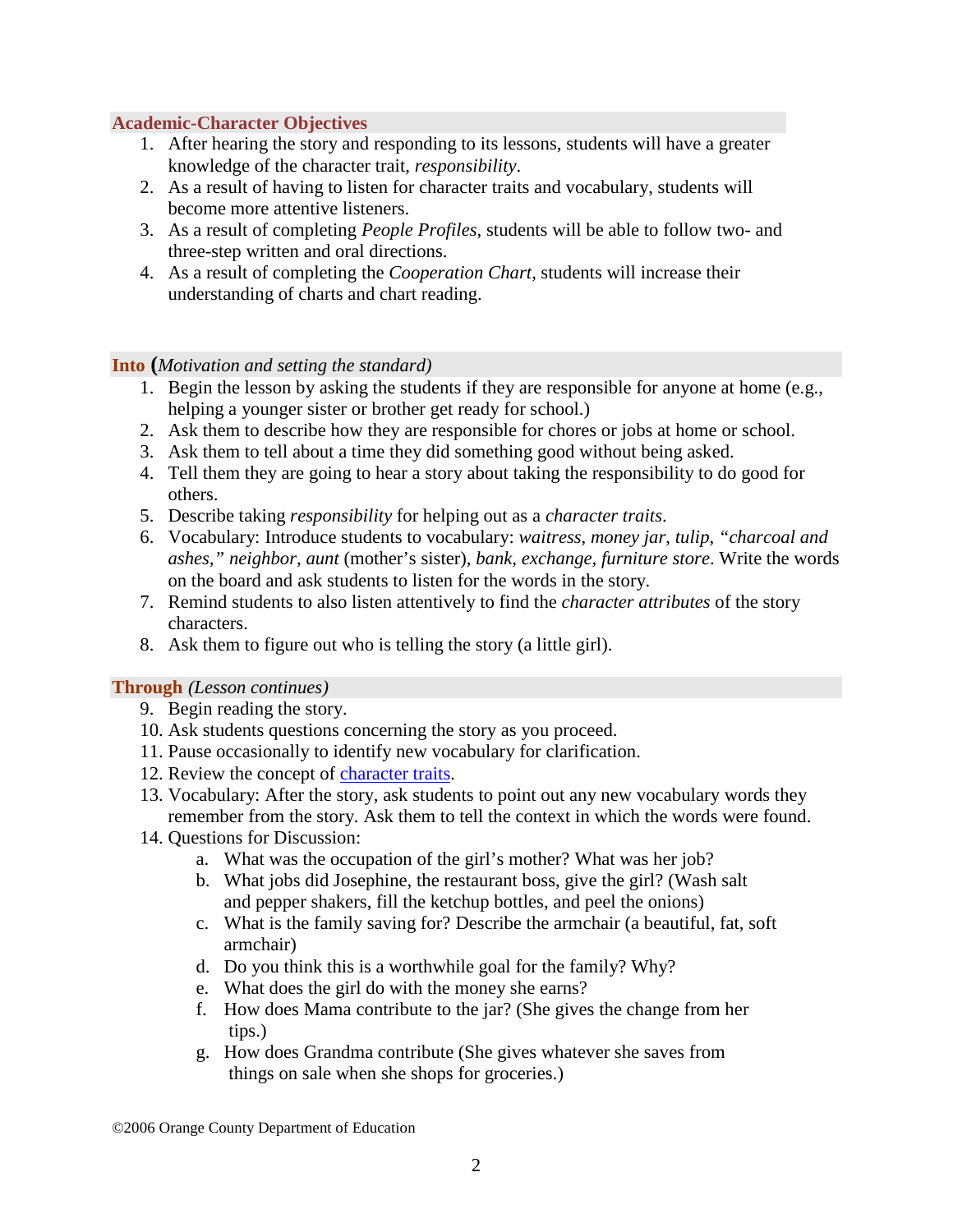- h. What happens when many people contribute to get a job done?
- i. What happened to the family's old chair? (It burned in a fire.)
- j. What did the neighbors do when the family moved into the new apartment? (Brought them food and furniture) Why do you think they did this?
- k. Why did they need a soft chair? (Mama's feet hurt; Grandma had to do her work sitting on a hard kitchen chair)
- l. Where did the family bring the coins? Explain what happens when you bring a lot of coins to the bank. (You have to roll the coins in paper and *exchange* them for bills.)
- m. Would you have brought all the coins to the furniture store instead of exchanging the coins at the bank? Why or why not?

## **Beyond:** *(Application, Extensions, and Assessment)*

You may select one or more of the following activities to do on subsequent days as a follow up lesson. Briefly review the story before you start any of the activities.

- Reflection and Journal Prompts to Support Lesson:
	- a. How does the young girl show she is responsible in *A Chair for My Mother?*
	- b. If your mother asked you to contribute for a new telephone, would you be able to help? Why or why not?
	- c. If the neighbors had not cooperated after the fire, and donated food and furniture, what might have happened to the family?
- People of Character*: See People Profiles Worksheet.*
- Cooperation Chart: Teacher Directions

You may re-read the story to the students. Show them a blank chart. Ask students to determine what each person listed in the chart did to help the family. They may write the answer or draw a picture. The group needs a recorder and a reporter. You may have the groups report on one or two story characters each.

| The little girl          | (Put the money Josephine gave her for chores in the money |  |
|--------------------------|-----------------------------------------------------------|--|
|                          | jar)                                                      |  |
| The mother               | (Put the change she made from tips in the money jar)      |  |
| The grandmother          | (Put her savings from grocery sales in the money jar)     |  |
| <b>Neighbors</b>         | (Brought pizza and ice cream after the fire)              |  |
| Family across the street | (Brought a table and three kitchen chairs)                |  |
| Very old man next door   | (Bought a bed from when his children were little)         |  |
| Other grandpa            | (A beautiful rug)                                         |  |
| <b>Aunt Sally</b>        | (Red and white curtains)                                  |  |
| Josephine, Mama's boss   | (Pots and pans, silverware and dishes)                    |  |
| Aunt Ida & Uncle Sandy   | (Brought the red pickup truck to pick up the chair)       |  |

©2006 Orange County Department of Education